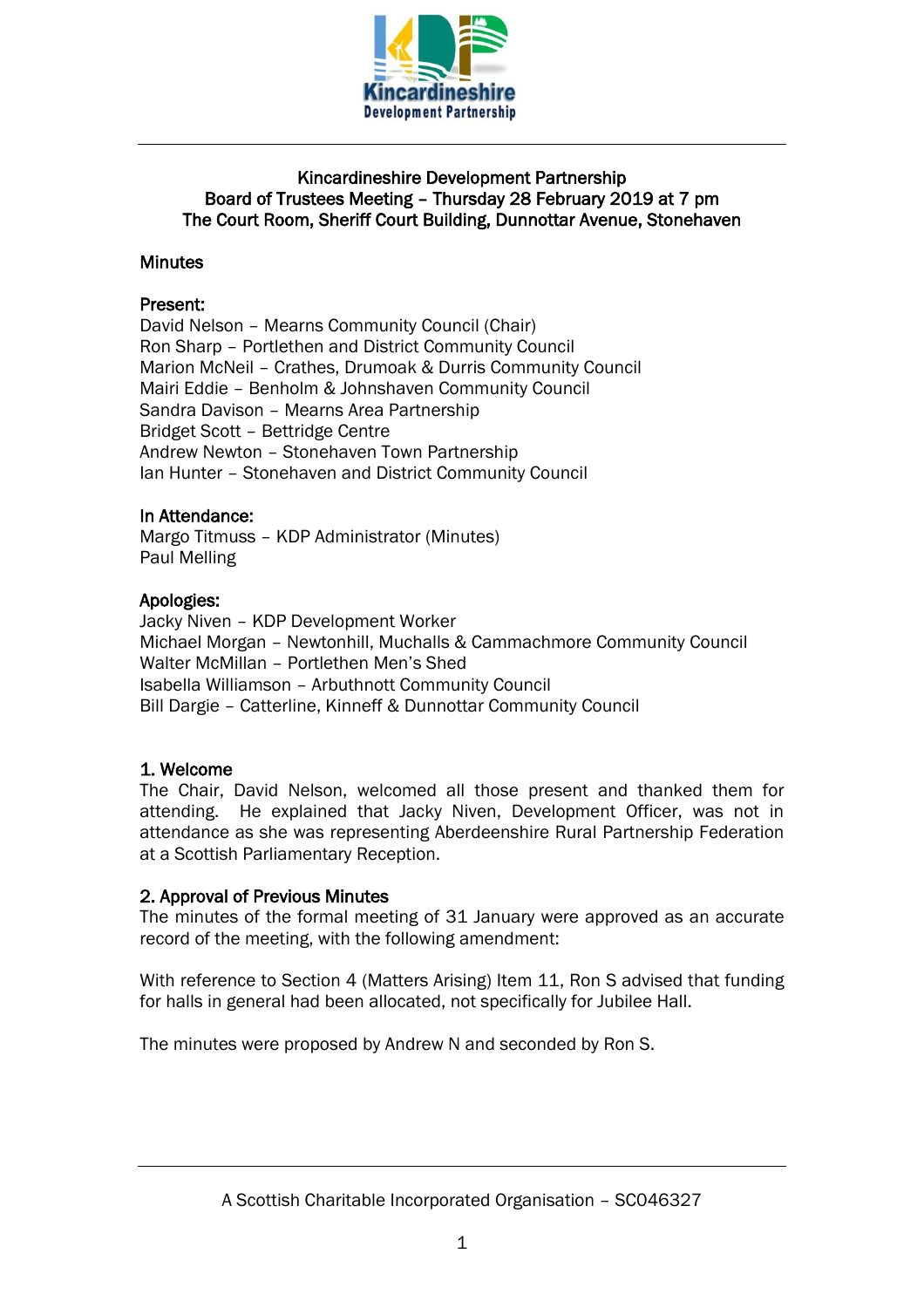

# 3. Matters Arising.

Most of the identified actions from the January meeting have been completed, or are on the agenda, with the following updates:

Item 2 – KDP still require the services of a Secretary. David N asked for a volunteer.

Item 6 (Governance) Ian H to sign the declaration for the insurance policy and return to the office for filing.

Action: Margo to forward declaration form to Ian H.

Item 6 (Strategy) – Michael Morgan was not present at the meeting. David N advised that he had attempted to call Michael M on two occasions but did not receive an answer or a call back. David N will now write formally.

Action: David N to write to Michael M to ask for a reason for non-attendance.

Mill of Benholm – Mairi E provided update on potential asset transfer. A month delay has been put in place to allow renegotiations. It was discussed that KDP should support community groups who are experiencing difficulties with Aberdeenshire Council while negotiating land/property transfers.

Action: Trustees to approach Community Councils to establish which groups are having legislative issues.

## 4. Monthly Reports

### Finance

Office Move – David N advised that the office move had gone smoothly, and was completed well within the allocated budget (approx. £1500).

Action: Margo T to set up Standing Order for monthly service charge and (licence) rental.

Ian H/David N advised KDP is in a good position coming up to end of the financial year, with a buffer of 12 months. This is positive given the current cost cutting by the Council.

It was noted that income from the windfarms only pays for the administration of the windfarms, and as a result the SLA payment is imperative to cover all other costs.

### New Members

There have been no new member requests since the last meeting.

### 5. Sub-group / Committee Reports

**Governance** Nothing to report

#### Windfarm Sub Group

In the absence of Isabella, Andrew N provided a brief update. A meeting was held with Isabella W, Andrew N & Kirsty A to discuss the different windfarms, the main points being:

A Scottish Charitable Incorporated Organisation – SC046327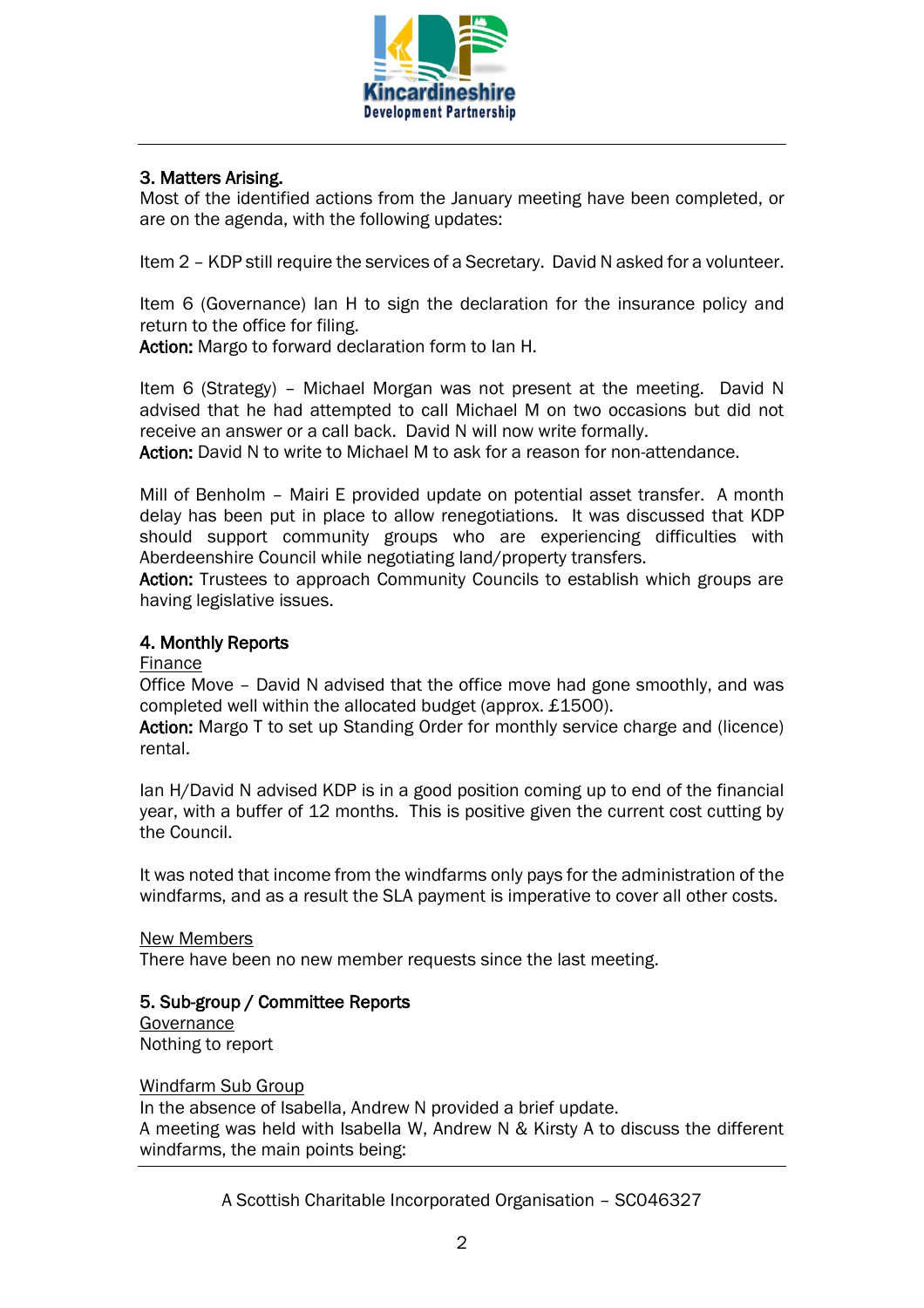

- St John's Hill applications close at the end of March. Money has been received.
- Hillhead of Auquhirie opens  $1<sup>st</sup>$  April. Kirsty to raise invoice.
- Meikle Carewe opens in August.
- Walter M to be representative for Tullo
- Craigneil not yet gone to planning
- Vattenfall expected benefactors to be City of Aberdeen and Blackdog area
- Kincardineshire Windfarm currently 1 turbine but another 6 expected in the future. No mention of any funds for the local community
- Glen of Dye rejected by Area Committee. Going to Scottish Government

# 6. KDP Development Officer Report

The Development Officers' Activities Highlights were circulated in advance of the meeting, and David N highlighted a number of these.

Action: all trustees requested to encourage progress with Community Action Plans as this is a key aspect of KDP's SLA.

## 7. Environmental Group Update

There has been no meeting since the KDP meeting in January. The constitution is out for consultation, and is currently on the 3rd draft.

It is currently still a steering group, with an admin committee of 4 people.

# 8. AOCB

### Court Room

Andrew N explained that there will be a small cost associated with hiring the Court Room.

### Correct spelling of new address

It was discussed and agreed that the correct spelling of the new office is 'Sheriff' and all paperwork should be updated to reflect this.

### Group Status

Ian H asked for clarification on the status of groups assisted by KDP during the set up process. David N explained that after the initial help with governance and bringing people together, groups then become standalone entities with no connection or accountability to KDP. However he urged that such groups become members of KDP to access the services provided by the Development Officer.

### OMTA – Coastal Path

Sandra D expressed an interest in this project. Mairi E to provide contact details. Sandra also advised that she would be interested in volunteering at Mill of Benholm once this has been finalised.